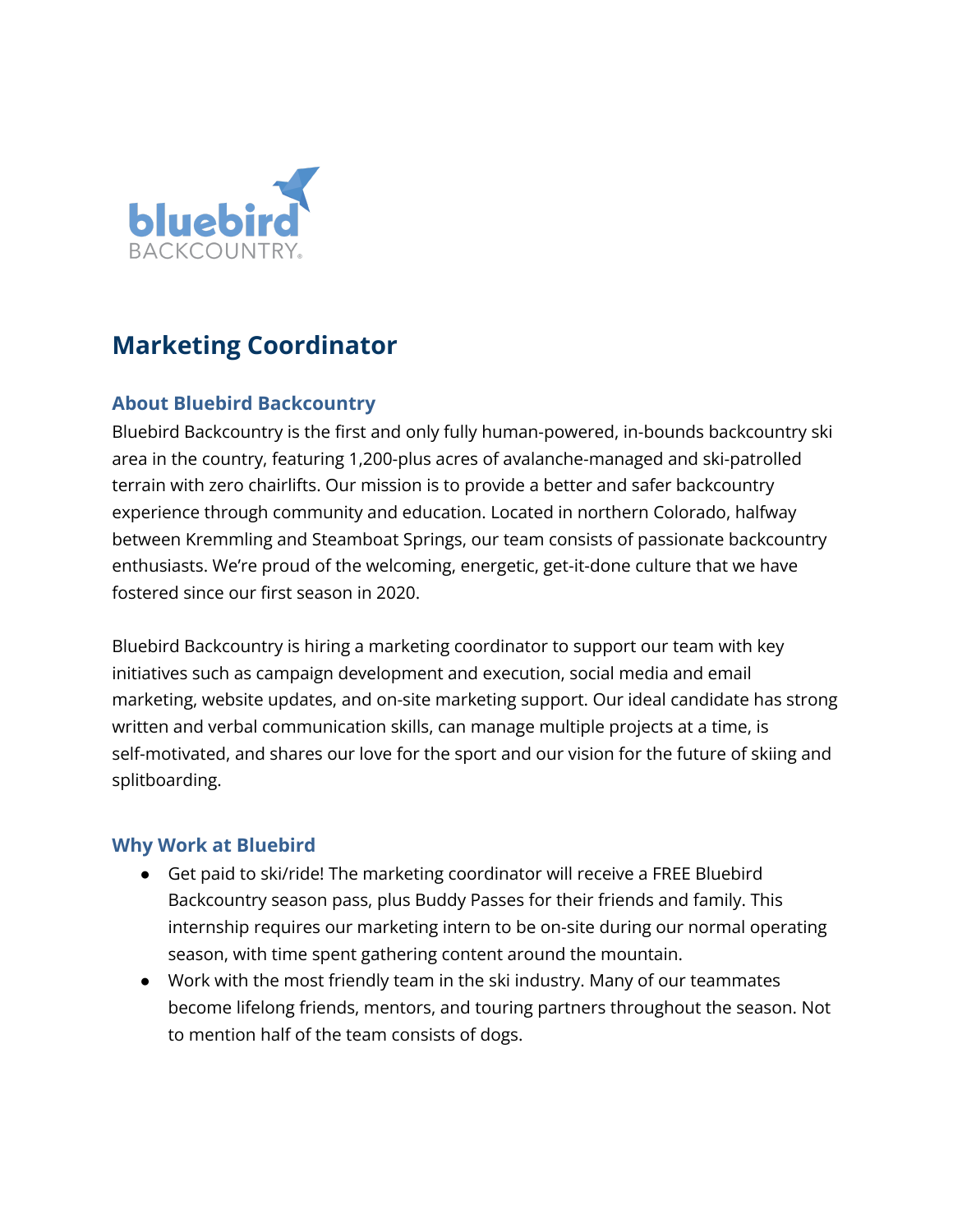● We pride ourselves on the partnerships we have fostered, which provide opportunities for networking within the backcountry skiing, outdoor retail, and ski area industries.

## **Operational & Team Details**

- The marketing coordinator is full-time 32-40 hours per week and starts immediately. The marketing coordinator is expected to work weekends.
- In the time prior to our scheduled opening date of December 29th, 2022, the marketing coordinator position is remote, and will focus on campaign planning, seasonal strategy, content development, and pre-season support. Once Bluebird Backcountry is open for the 2022/2023 season, the marketing coordinator is expected to be at Bluebird for the duration of the season. Priorities will shift to include on-site team support, timely content gathering, and event support.
- Bluebird Backcountry is open Thursday Monday, from 8:30am 4:30pm.
- The marketing coordinator reports to the marketing director.

#### **Duties**

- **● Content Development - 50%**
	- Gathers necessary visual assets for marketing campaigns and media use (photo and video)
	- Manages all on-mountain content and handles any time-sensitive visual needs
	- Creates and maintains content on all social media channels, including Facebook and Instagram
	- Develops and executes weekly email campaigns and other newsletter campaigns
	- Writes blogs for use on website, social media, and email campaigns
	- Supports the creation and development of SMS campaigns
	- Supports the creation and development of surveys and forms
	- Assists with writing product descriptions and other marketing copy needs

#### **● Tactical Support - 30%**

- Handles general website updates, with some landing page creation as needed
- Manages surveys and the collection of responses
- Responds to guest comments and feedback in a professional and timely manner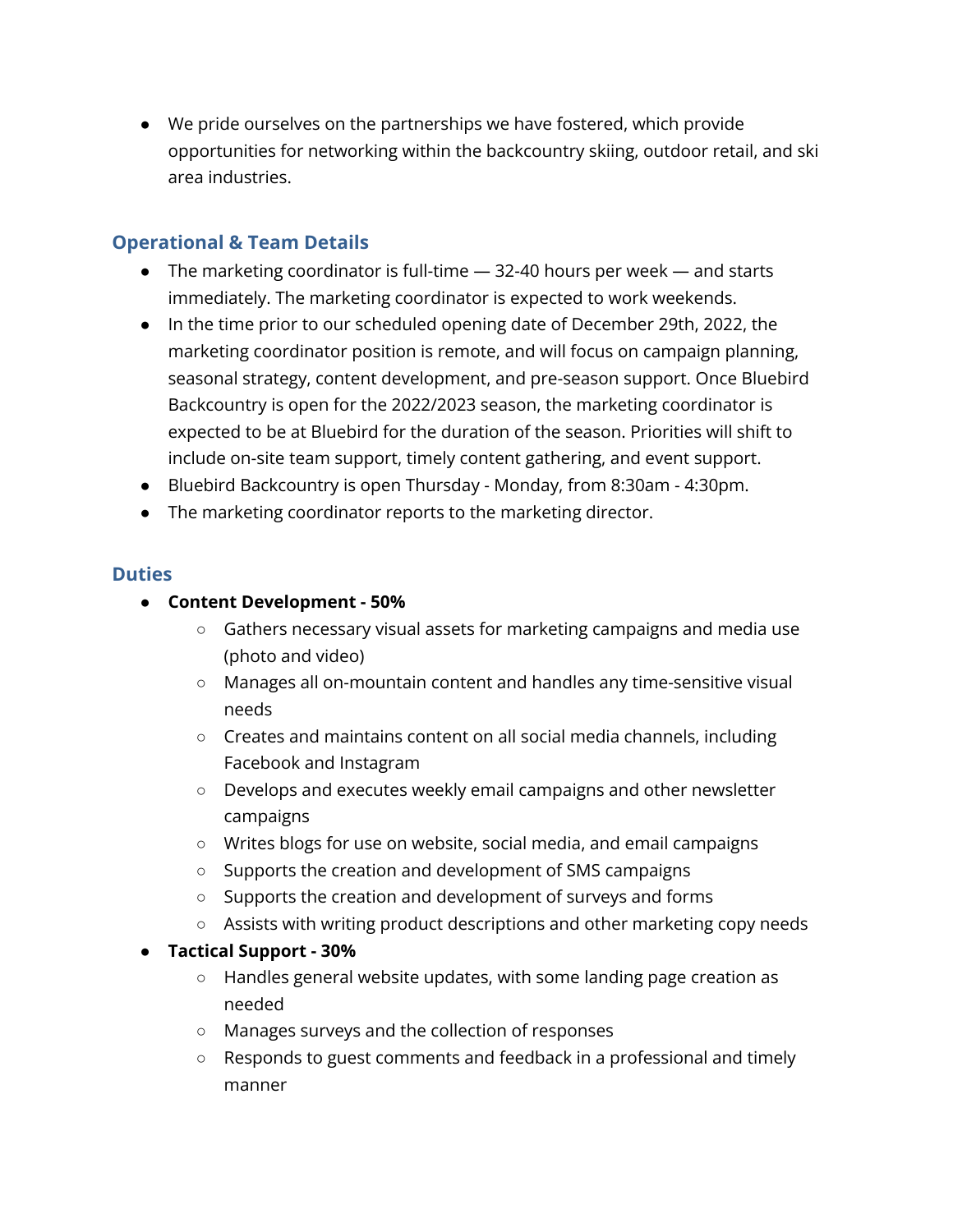- Supports storytelling initiatives and ensures that key themes are on brand
- Works with other marketing team members to gather all assets for upcoming campaigns
- Ensures campaign needs are met and fulfilled at the time of launch
- Handles snow reporting and updates to the snow reporting page online
- Offers support to other departments with marketing-related needs
- Assists ancillary business units during busy periods
- Assists with event planning and execution
- Hanging posters in nearby towns
- Meeting with local shop partners and other key stakeholders to deliver marketing collateral
- **● Administrative - 20%**
	- **○** Fields internal marketing requests and assigns to correct marketing team member
	- **○** Other related duties, as assigned

### **Qualifications**

- Bachelor's Degree in marketing, communications, or related field required
- 1+ year of marketing experience, ski area experience recommended
- Has strong written and verbal communication skills
- Photo/video experience preferred; editing experience a plus
- A passion for backcountry skiing or splitboarding

#### **Compensation & Benefits**

- \$18-\$23/hr, depending on experience. Full-time, hourly, seasonal.
- Affordable employee housing available mid-November through March.
- Bluebird Backcountry 22/23 season pass, pro deals, and other Bluebird team perks.
- Bluebird Backcountry is a startup and does not offer healthcare or other benefits at this time.

## **To Apply**

Email tiona@bluebirdbackcountry.com with "Marketing Coordinator" in the subject line. Include the following:

- A brief cover letter
- A resume detailing your experience
- A portfolio or deck that showcases the quality and impact of your prior work